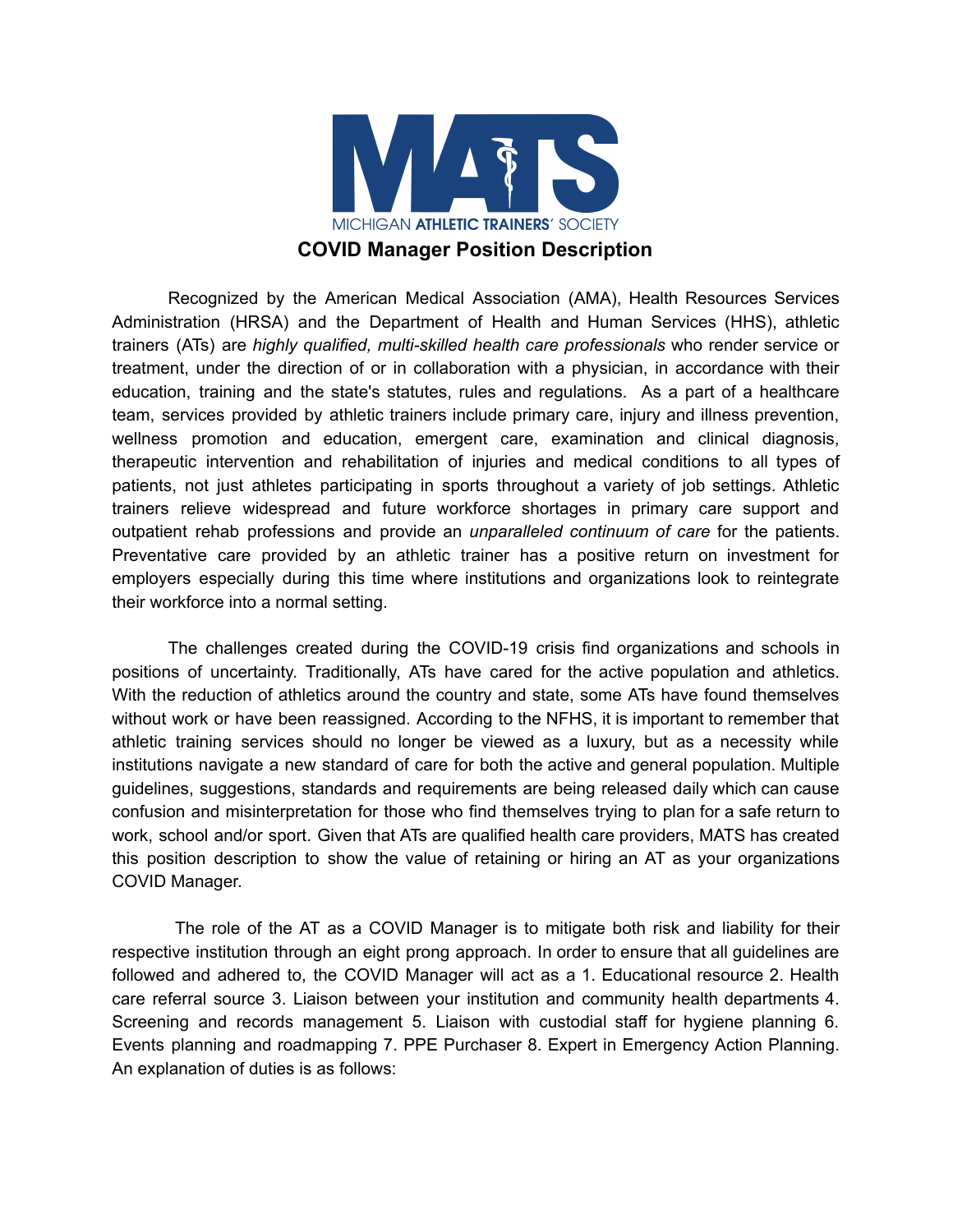### 1. Educational Resource

Athletic trainers are educated and trained in injury and illness prevention strategies that focus on optimizing health to improve an individual's quality of life. Athletic trainers are the only health care professionals whose expertise in prevention ranges from minor sprains to catastrophic head and neck injuries, and from minor illnesses to exertional heat syndrome. Nutrition and wellness also play an integral role in the athletic trainers' work in preventing injury and illness.

According to multiple resources and guidelines, education is a key component to the reduction of risk associated with COVID-19. Proper education on hygiene, virology and mitigation of risk will be key to ensuring that your institution's rate of infection is kept to a minimum.

Lastly, due to the multiple guidelines, your institution will need a point person to analyze and interpret those guidelines to enact best practices to ensure a safe return.

### 2. Health Care Referral Source

Athletic trainers recognize when consultation with other health care providers is necessary and refer accordingly. This crisis is no different as ATs generally work as the hub for the medical team referring to appropriate health care providers for specific conditions. Under the direction of your institution's medical director, the AT will act as the referral source for those experiencing COVID related symptoms.

Along with physical medical referrals, the AT can also act as the referral source for Mental Health services.

# 3. Community Health Department Liaison

As changes to guidelines and regulations are made, and new information comes forth, the need for a central source of analysis is necessary to ensure that all departments are working harmoniously. Given that ATs are generally the hub of the sports medicine team, the AT has ideal training in working with multiple resources and groups, to make certain all parties have the best resources and education necessary to operate efficiently.

# 4. Screening and Records Management

Due to our educational background and training, ATs can assist in monitoring symptoms and temperature checks for their institution. ATs are well versed in both HIPAA and FERPA compliance measures as well as record keeping.

Since information gathered during screening is considered private and protected, an AT is well suited to manage screening and record keeping.